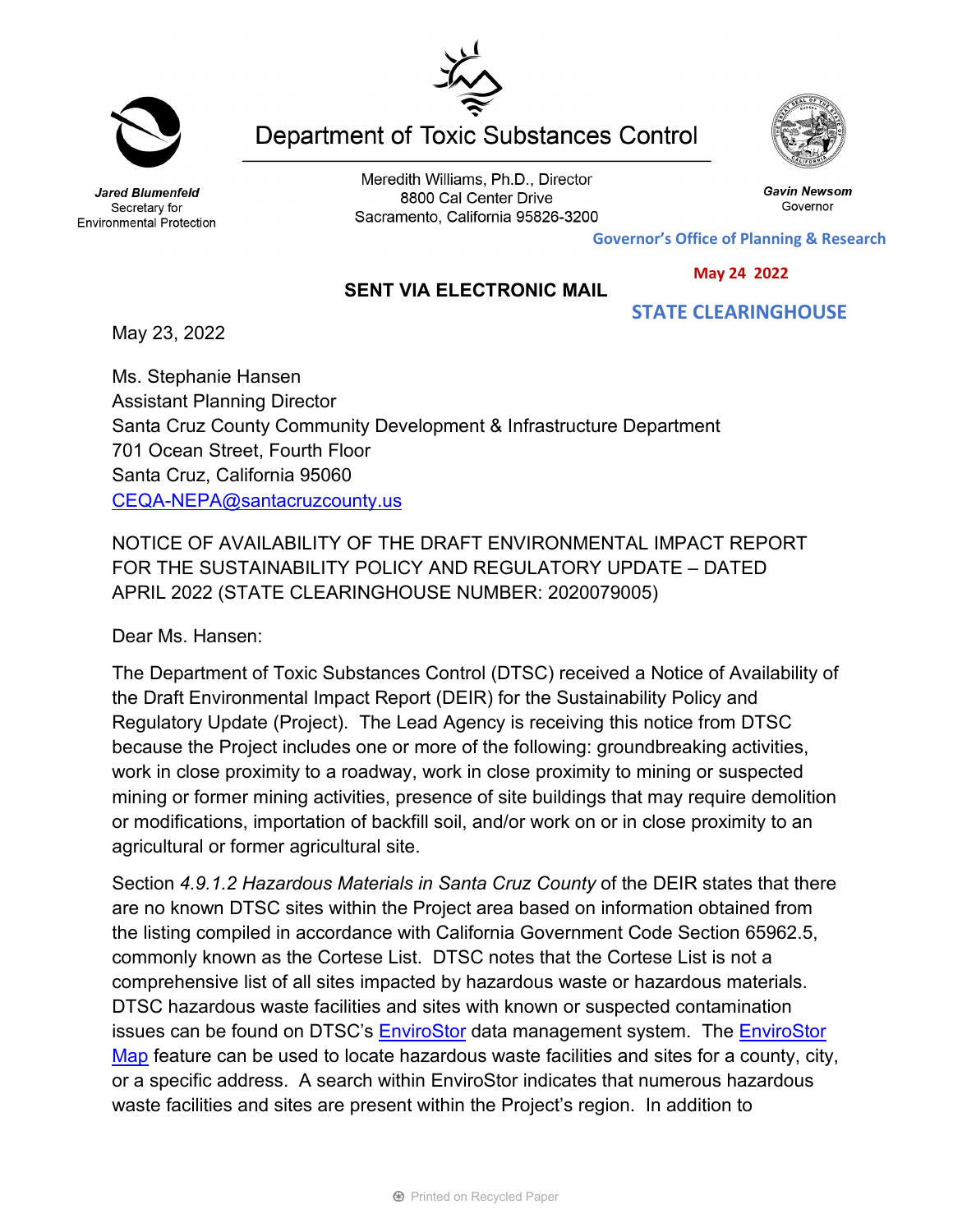Ms. Stephanie Hansen May 23, 2022 Page 2

EnviroStor, DTSC recommends consulting with other agencies that may provide oversight to hazardous waste facilities and sites in order to determine a comprehensive listing of all sites impacted by hazardous waste or hazardous materials within the Project area.

DTSC recommends that the following issues be evaluated in the Hazards and Hazardous Materials section of the DEIR:

- 1. The DEIR should acknowledge the potential for historic or future activities on or near the Project site to result in the release of hazardous wastes/substances on the Project site. In instances in which releases have occurred or may occur, further studies should be carried out to delineate the nature and extent of the contamination, and the potential threat to public health and/or the environment should be evaluated. The DEIR should also identify the mechanism(s) to initiate any required investigation and/or remediation and the government agency who will be responsible for providing appropriate regulatory oversight.
- 2. Refiners in the United States started adding lead compounds to gasoline in the 1920s in order to boost octane levels and improve engine performance. This practice did not officially end until 1992 when lead was banned as a fuel additive in California. Tailpipe emissions from automobiles using leaded gasoline contained lead and resulted in aerially deposited lead (ADL) being deposited in and along roadways throughout the state. ADL-contaminated soils still exist along roadsides and medians and can also be found underneath some existing road surfaces due to past construction activities. Due to the potential for ADL-contaminated soil, DTSC recommends collecting soil samples for lead analysis prior to performing any intrusive activities for the Project described in the DEIR.
- 3. If any sites within the Project area or sites located within the vicinity of the Project have been used or are suspected of having been used for mining activities, proper investigation for mine waste should be discussed in the DEIR. DTSC recommends that any Project sites with current and/or former mining operations onsite or in the Project site area should be evaluated for mine waste according to DTSC's 1998 [Abandoned Mine Land Mines Preliminary Assessment Handbook.](https://dtsc.ca.gov/2020/04/17/document-request/?wpf337186_14=https://dtsc.ca.gov/wp-content/uploads/sites/31/2018/11/aml_handbook.pdf)
- 4. If buildings or other structures are to be demolished on any Project sites included in the proposed Project, surveys should be conducted for the presence of lead-based paints or products, mercury, asbestos containing materials, and polychlorinated biphenyl caulk. Removal, demolition and disposal of any of the above-mentioned chemicals should be conducted in compliance with California environmental regulations and policies. In addition, sampling near current and/or